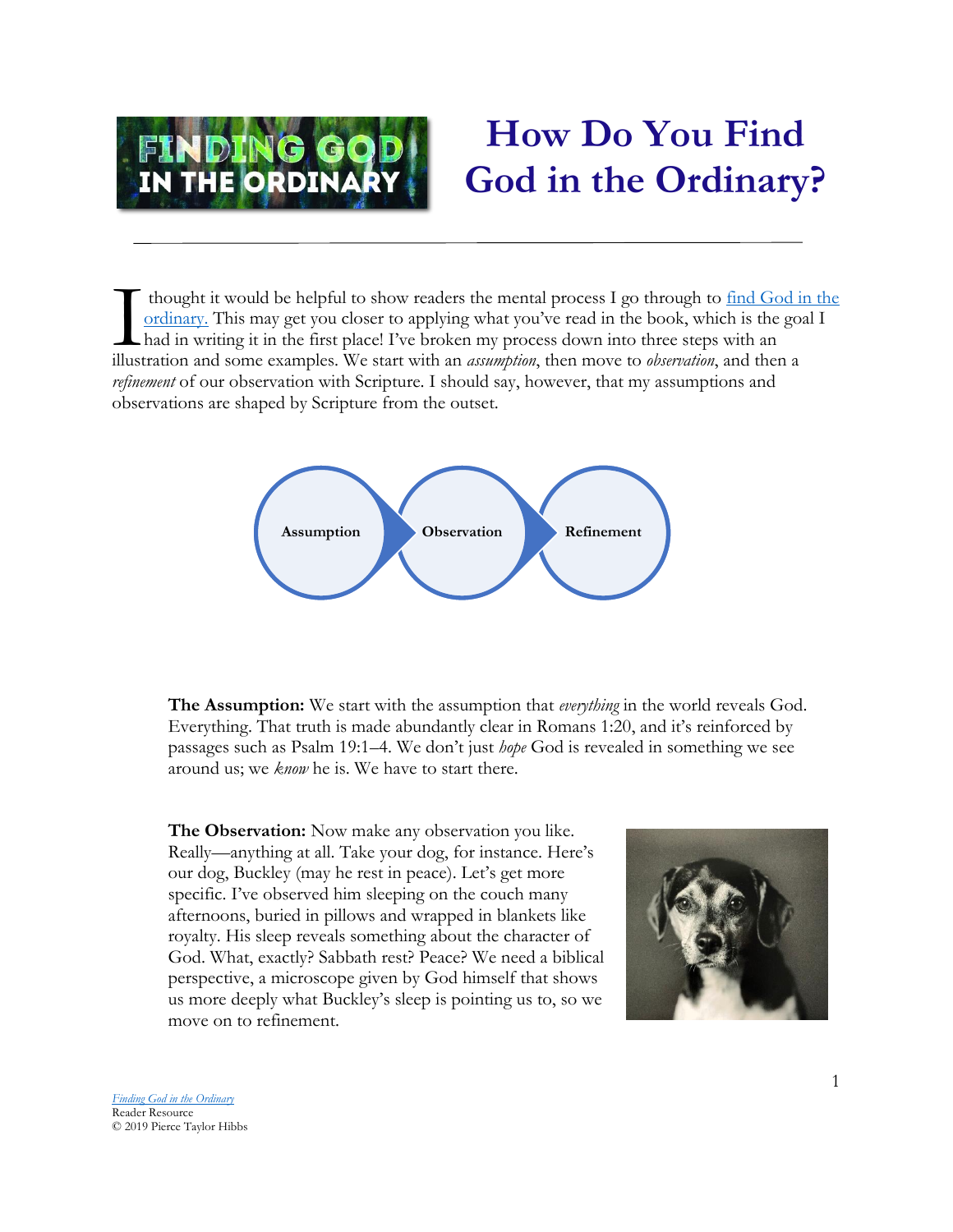**The Refinement:** What does Scripture tell us about sleep and rest? Well, God was the first one who rested, modeling it for us (Gen. 2:1–2). And he sets apart a day of rest as holy. In fact, in Exodus 31:13, God says something quite profound (he always does): "You are to speak to the people of Israel and say, 'Above all you shall keep my Sabbaths, for this is a sign between me and you throughout your generations, that you may know that I, the LORD, sanctify you." Do you see the purpose for the Sabbath rest? It's *sanctification*. That's somewhat surprising, since most of us only go as far as to say that the Sabbath day is set apart for our relaxation. The latter is certainly true, by *why* did God do this? Exodus 31:13 tells us the purpose: that we may know that God *sanctifies* us. Rest is a part of our being made holy!

Now, take that truth, and go back to Buckley sleeping on the couch. Buckley is *not* an imagebearer of God, so he's not being sanctified by his sleep. (Though if he were, I would be happy to find fewer chewed up crayons underneath our dining room table.) However, his sleep is related to the rest that all animate creatures need in God's world. *His* need for sleep reminds me of *my* need for sleep. But my need for sleep also brings out my need for continual sanctification. Buckley sleeps to rest his tired frame; I sleep so that God might conform me to the holiness of his name.

So, Buckley sleeping on the couch is a sign pointing to the sanctification that results from rest—a work for which God is wholly responsible. A daydreaming dog can serve to remind us of a Christ-conforming God who shapes and molds us even in our sleep(!), to the image of his Son.

## **Example 1: My Coffee Mug**

**The Assumption:** This never changes: God reveals himself in *every* single thing that has been made.

**The Observation:** There are many features of my mug that I could observe, so let's take a number of them. The hardness of the ceramic keeps its shape fixed and stable. The mug is decorated with an image: the logo for Westminster Theological Seminary. And then there's the shape to consider: the elongated cylinder impressed with various contours. So, I have stability, image, and shape.

**The Refinement:** What could Scripture possibly have to say about my coffee mug? Look closer. The stability



of the mug, the density of the molecules that make up the ceramic, is a reflection of the ultimate stability for our world: our heavenly Father, "with whom there is no variation or shadow due to change" (James 1:17). The Father is supremely stable. And because the world reflects him, we find analogous stability in the objects around us. My mug is stable because the Father is stable. What about the image? Well, Scripture is chalk full of language about

*[Finding God in the Ordinary](https://www.amazon.com/Finding-Ordinary-Pierce-Taylor-Hibbs/dp/1532657684)* Reader Resource © 2019 Pierce Taylor Hibbs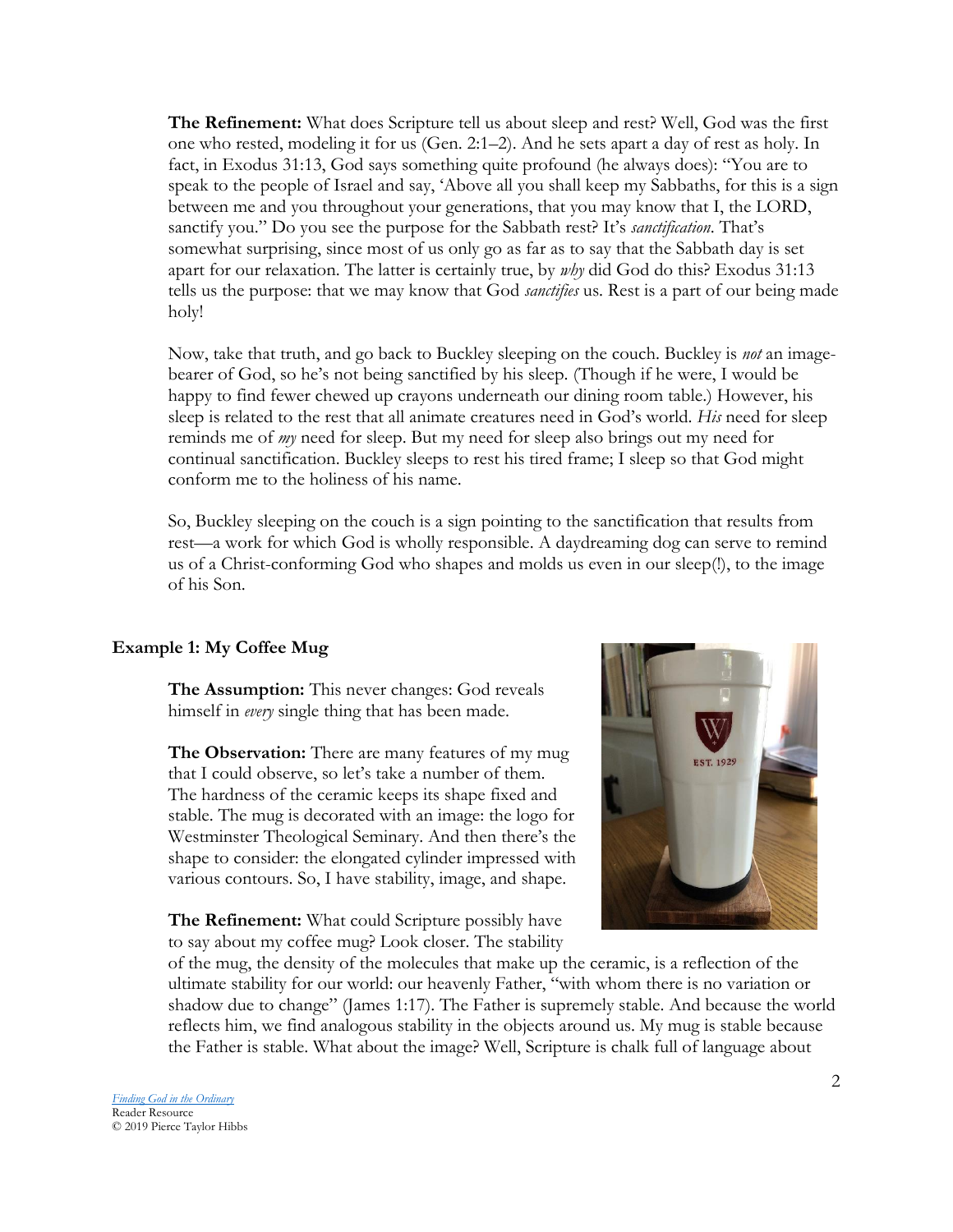man being the image of God (Gen. 1:27; 5:1–2; 9:6; 1 Cor. 11:7; James 3:9). Yet, it is also clear that the ultimate image of God is the eternal Son (Col. 1:15; 2 Cor. 4:4), who is the exact imprint of the Father's nature (Heb. 1:3). We were created as image bearers of God, according to the divine template of the eternal image of the Father, the Son. And we, in turn, make little images of other parts of creation. The symbol on my coffee mug is an example; it's an image of a larger reality. My mug has an image because the Son is the Father's image, and so imaging is built into the structure of our world. And the shape? The shape of my mug is comprised of the relation of my mug to the surrounding atmosphere. My mug has a discrete form—it's molecular structure contrasts with and is related to everything around it—because of relations. The shape includes both what the mug is and what it isn't; the space taken up by the substance but also the space left free (for coffee or water). On a far deeper level, the Spirit of God provides the relation for the Son and the Father. Paul refers to the Father as God and to the Son as God, but he also refers to the Spirit as God (2 Cor. 3:17). The Spirit is the divine person in whom the Father and Son relate with unimaginable intimacy. Recall that it was in the descending of the *Spirit* that the Father proclaimed his love for the incarnate Son (Matt. 3:16–17). In the Spirit lives the love of the Father and the Son. The Spirit is the personal hearth of their relationship. All relational connections in our world are smaller images of this ultimate relational connection. So, my mug really has a shape because the Holy Spirit is the personal relation for the Father and the Son. My mug, in all its simplicity, is a table-top arrow pointing to the Trinity.

## **Example 2: My Pen**

**The Assumption:** You know this already.

**The Observation:** Again, even with simple objects, there are lots of observations we could make. Let's focus just on the basic function of the pen. When I press it into paper, ink is released through the tip, marking the page. How can this little function reveal the God of all things? We move to refinement to get a deeper sense of what's going on right in front of us.

**The Refinement:** The pen marks a surface with my personal presence. The markings I make on the page are not just anyone's; they belong to *me*. I made them in a way that is unique to my personality, muscle movements, and past writing

![](_page_2_Picture_5.jpeg)

practice. And most of the time, unless I'm sketching a diagram, I'm using *words* to mark the paper. In sum, I use an instrument and language to mark something outside of myself with my personal presence.

Now, take a step back and think about what happens at creation. The Father speaks the eternal Word in the power of the Spirit (Gen. 1:2–3; John 1:1; Col. 1:16–17). What happens